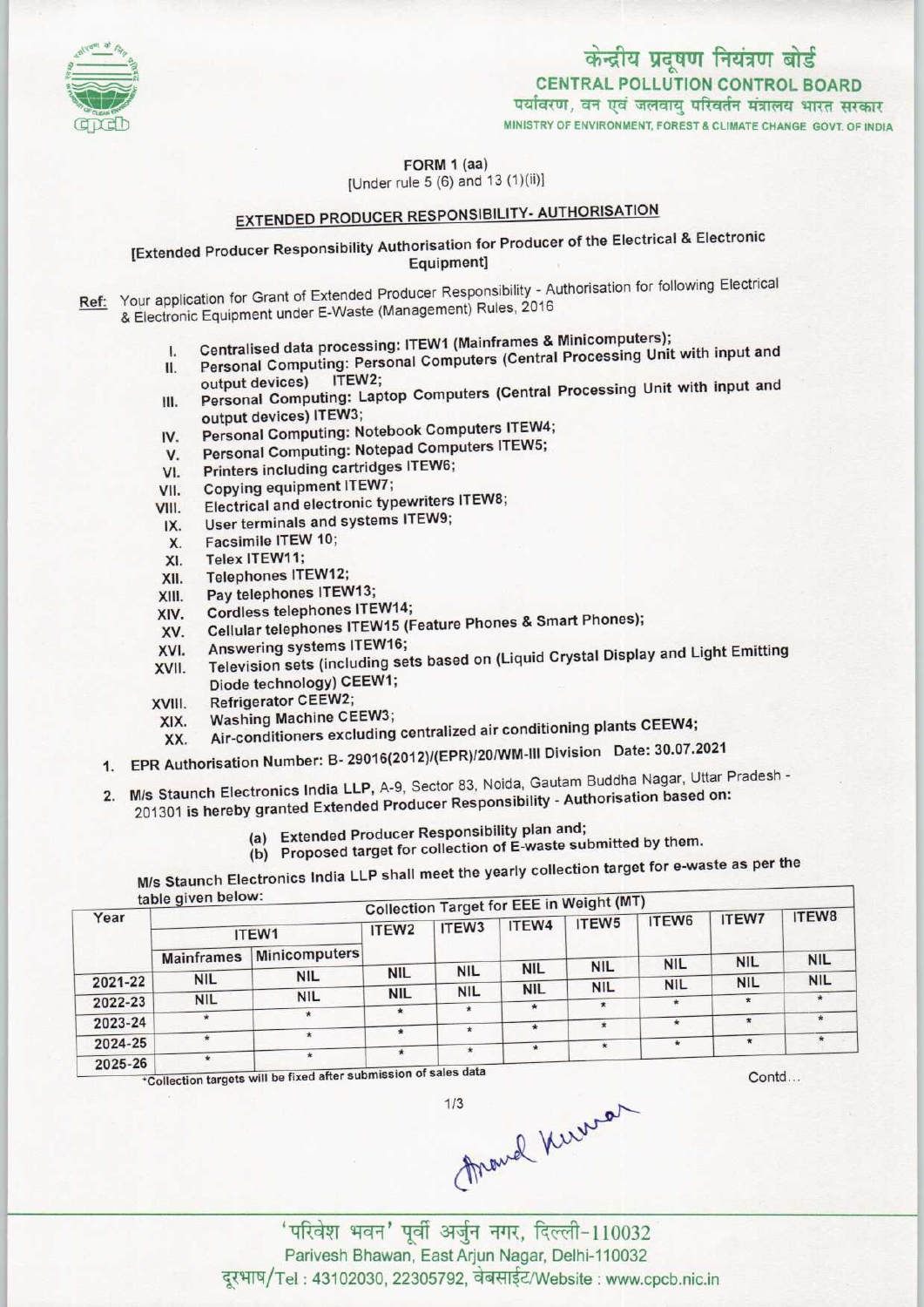

#### From pre page...

|         | <b>Collection Target for EEE in Weight (MT)</b> |            |            |               |                    |            |                       |                     |  |  |  |
|---------|-------------------------------------------------|------------|------------|---------------|--------------------|------------|-----------------------|---------------------|--|--|--|
| Year    |                                                 | ITEW10     | ITEW11     | ITEW12        | ITEW <sub>13</sub> | ITEW14     | ITEW15                |                     |  |  |  |
|         | ITEW9                                           |            |            |               |                    |            | <b>Feature Phones</b> | <b>Smart Phones</b> |  |  |  |
|         |                                                 |            |            | <b>NIL</b>    | <b>NIL</b>         | <b>NIL</b> | <b>NIL</b>            | <b>NIL</b>          |  |  |  |
| 2021-22 | <b>NIL</b>                                      | <b>NIL</b> | <b>NIL</b> |               |                    |            | <b>NIL</b>            | <b>NIL</b>          |  |  |  |
| 2022-23 | <b>NIL</b>                                      | <b>NIL</b> | <b>NIL</b> | <b>NIL</b>    | <b>NIL</b>         | <b>NIL</b> |                       |                     |  |  |  |
| 2023-24 | $\star$                                         | $\star$    | $*$        | $\pmb{\star}$ |                    | $\star$    | $\boldsymbol{\pi}$    |                     |  |  |  |
|         |                                                 |            | $\star$    | $\star$       | $\star$            | $\star$    | $\star$               |                     |  |  |  |
| 2024-25 | $\star$                                         | $\star$    |            |               |                    |            |                       |                     |  |  |  |
| 2025-26 | $\star$                                         |            | $\star$    | $\star$       |                    | $\star$    |                       |                     |  |  |  |

| Year    | <b>Collection Target for EEE in Weight (MT)</b> |            |                   |                   |            |  |  |  |
|---------|-------------------------------------------------|------------|-------------------|-------------------|------------|--|--|--|
|         | ITEW16                                          | CEEW1      | CEEW <sub>2</sub> | CEEW <sub>3</sub> | CEEW4      |  |  |  |
| 2021-22 | <b>NIL</b>                                      | <b>NIL</b> | <b>NIL</b>        | <b>NIL</b>        | <b>NIL</b> |  |  |  |
| 2022-23 | <b>NIL</b>                                      | <b>NIL</b> | <b>NIL</b>        | <b>NIL</b>        | <b>NIL</b> |  |  |  |
| 2023-24 |                                                 | $\star$    |                   |                   |            |  |  |  |
| 2024-25 |                                                 | Ħ          |                   |                   |            |  |  |  |
| 2025-26 |                                                 | ֎          |                   |                   |            |  |  |  |

'Collection targets will bo fixed aftersubmission of sales dats \* 2025-26

- The Authorisation shall be valid for a period of five (5) years from date of issue with following  $3.$ conditions:
	- i. You shall strictly follow the approved Extended Producer Responsibility plan, a copy of which is enclosed herewith as Enclosure-I;
	- ii. You shall ensure that collection mechanism or collection Centres are set up or designated as per the details given in the Extended Producer Responsibility plan and that shall be completed before the proposed dates if any in the EPR Plan (list of collection Centres and the toll free numbers for reverse logistics enclosed);
	- iii. You shall ensure that all the collected e-waste is channelized to your dismantler/recycler M/s. Horizon Recycling Pvt. Ltd. Khasra No 35, Vill Kumarhera, Green Land Industrial Complex, 7km, Dehradun Road, Saharanpur-247001 U. P. and record shall be maintained at dismantler/recycler
	- and at your end. iv. You shall maintain records, in Form-2 of these Rules, of e-waste and make such records available for scrutiny by Central Pollution Control Board;
	- v. You shall file annual returns in Form-3 to the Central Pollution Control Board on or before 30th day of June following the financial year to which that returns relates.

## vi. General Terms & Conditions of the Authorisation:

- a. The authorisation shall comply with provisions of the Environment (Protection) Act, 1986 and the E-waste (Management) Rules, 2016 made there under;
- b. The authorisation or its renewal shall be produced for inspection at the request of an officer authorised by the Central Pollution Control Board;
- c.Any change in the approved Extended Producer Responsibility plan should be informed to Central Pollution Control Board within 15 days on which decision shall be communicated by Central Pollution Control Board within sixty days;

forand known

 $2/3$ 

Contd